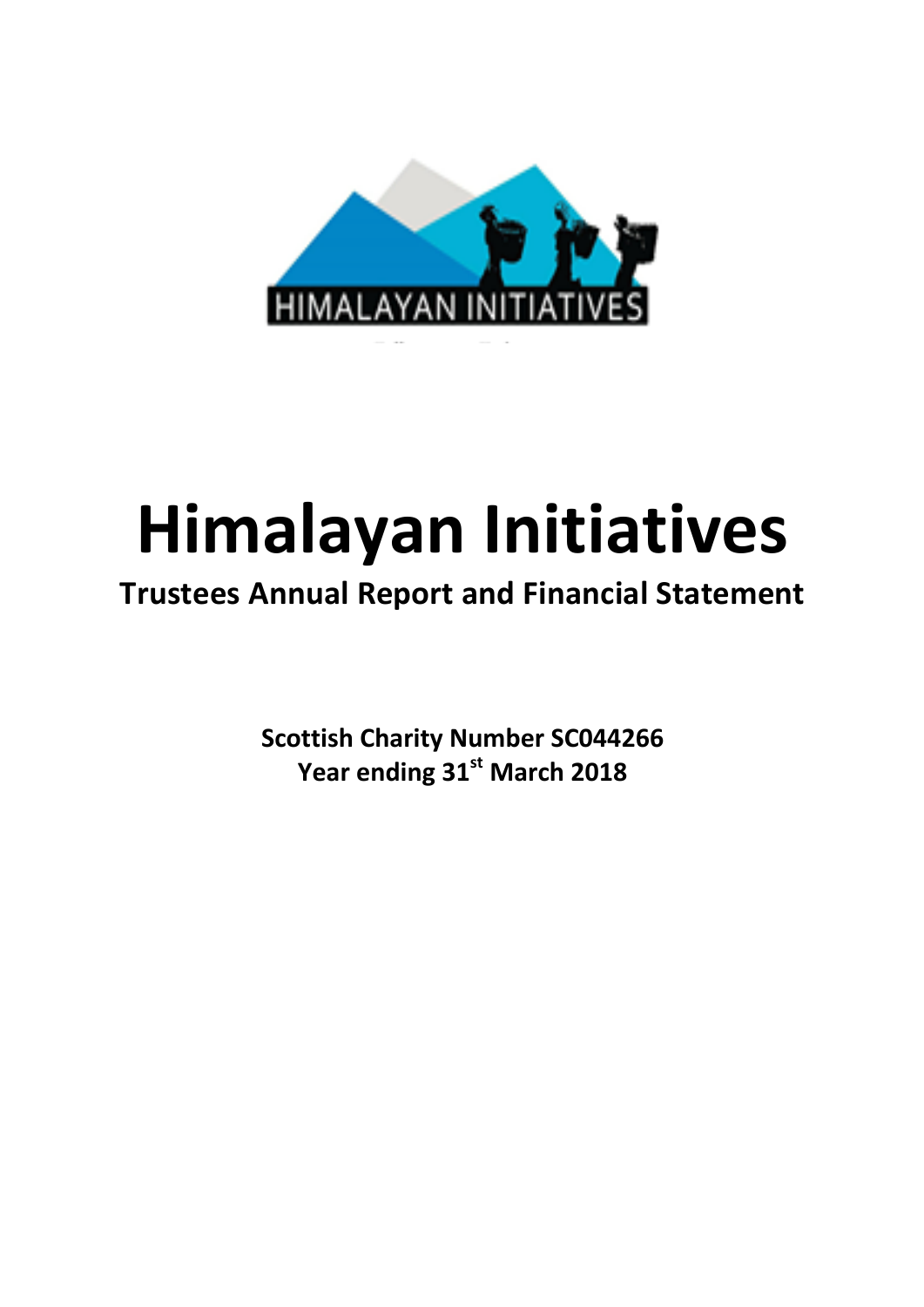Scottish Charity Number SC044266 Year ending 31<sup>st</sup> March 2018

**Trustees Annual Report Charity's principal contact and address Jane Lockyer** Cluny Victoria Road Huntly Aberdeenshire

AB54 8AH

#### **Trustees**

| Jane Lockyer    | Chairperson                |
|-----------------|----------------------------|
| Rob Mackay      | Secretary                  |
| Debbie Haefner  | Treasurer Elected 19/11/17 |
| David Easton    |                            |
| Carole-Ann Duff |                            |

#### **Independent Examiner**

Ann Traill ACIE Voluntary Action in Badenoch and Strathspey The Town House The Square Grantown on Spey PH36 3HF

#### **Governing Document**

Himalayan Initiatives is a charitable unincorporated association. It was founded by Dr David Easton and Dr Jane Lockyer. It is governed by its constitution.

#### **Recruitment policy**

All positions on the management committee are elected annually at the AGM. If the post of any officer or committee member falls vacant after the AGM the committee has the power to fill the vacancy.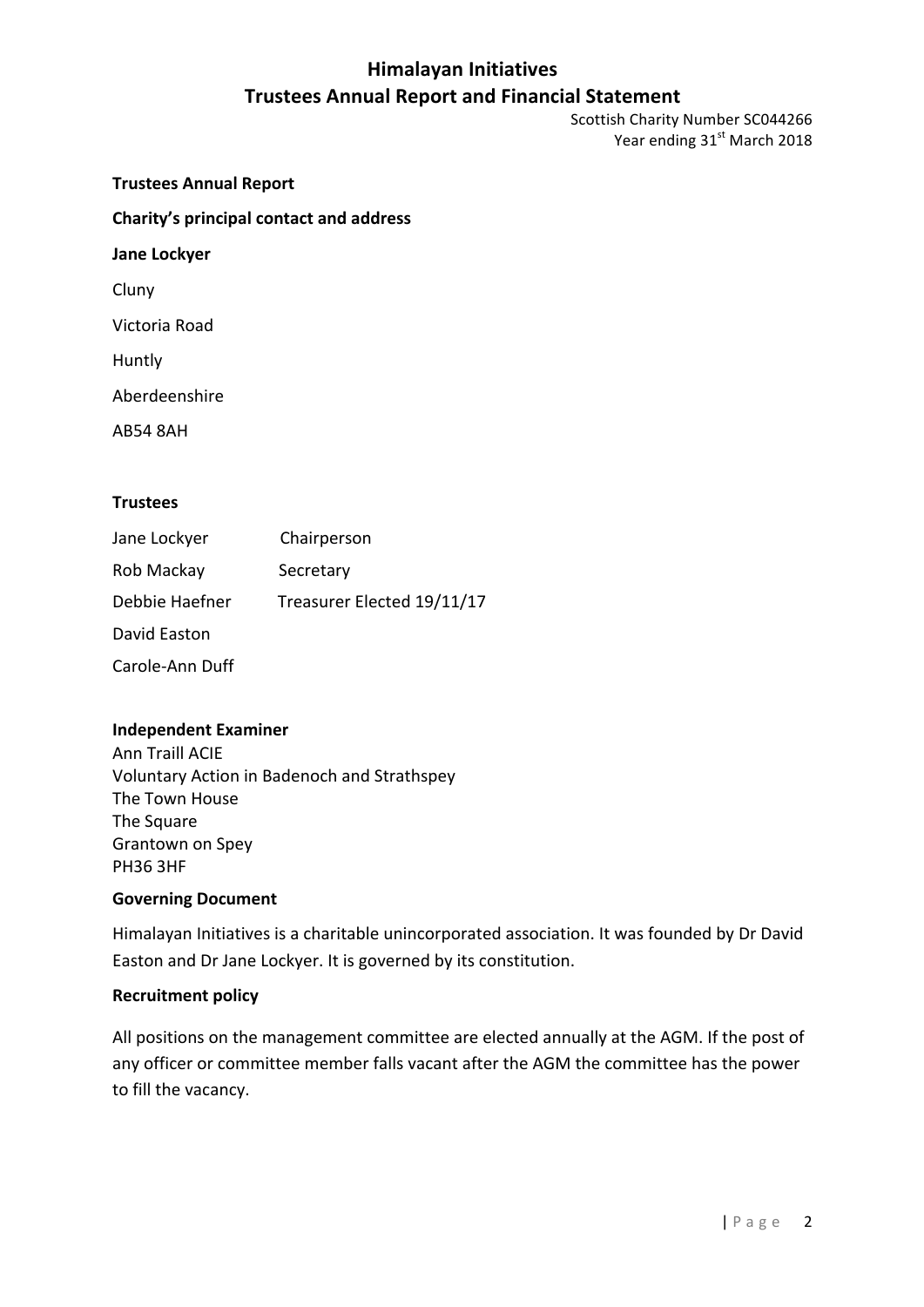Scottish Charity Number SC044266 Year ending 31<sup>st</sup> March 2018

#### **Trustees Annual report cont.**

#### **Charitable purpose**

Himalayan Initiatives works with others to help communities identify and implement sustainable development initiatives that aim to improve community wellbeing, resilience and self-determination. In Nepal, or as decided otherwise by the committee, to assist in, promote or encourage:

- a) the advancement of citizenship or community development
- b) The advancement of environmental protection or improvement
- c) The advancement of education
- d) The advancement of health
- e) The prevention or relief of poverty

#### **Activities and Achievements**

Himalayan Initiatives continues to work in close partnership with Nepal NGO Community Building for Sustainable Development to provide support to disadvantaged communities in North East Nepal.

By the start of the financial year a total of 564 metal stoves with chimneys had already been funded for distribution to households in and around the villages of Nele, Jhareni and Mamerku in Lower Solu Khumbu and Simigaon village in Dolakha District. The stoves were proving very popular, so much so that many more requests for stoves were received.

At this point it was thought prudent to undertake a formal evaluation of the project; during the vear 100 households have been visited and feedback questionnaires completed.

The results show that on average 5 people benefit from the installation of each stove, over 90% of respondents said that health problems (particularly eye and chest symptoms) had improved, 56% report using less wood (31% use the same amount of wood) and most, 90% said their new stove was both easier to cook on and reduced the risk of burns. Women are overwhelmingly the main stove users (89%) and therefore stand to benefit most.

On the basis of these results we will continue to fund the stove project. A further 110 stoves will be distributed Autumn 2018.

Our support for schools and healthcare has been ongoing with funding of emergency storm damage repairs to Jhareni Primary School; pine tree plantation around the school and provision of stationery and school uniforms both in Jhareni and Rukura school, Nele. We also continue to provide funding for a teacher in Jhareni and in Rukura.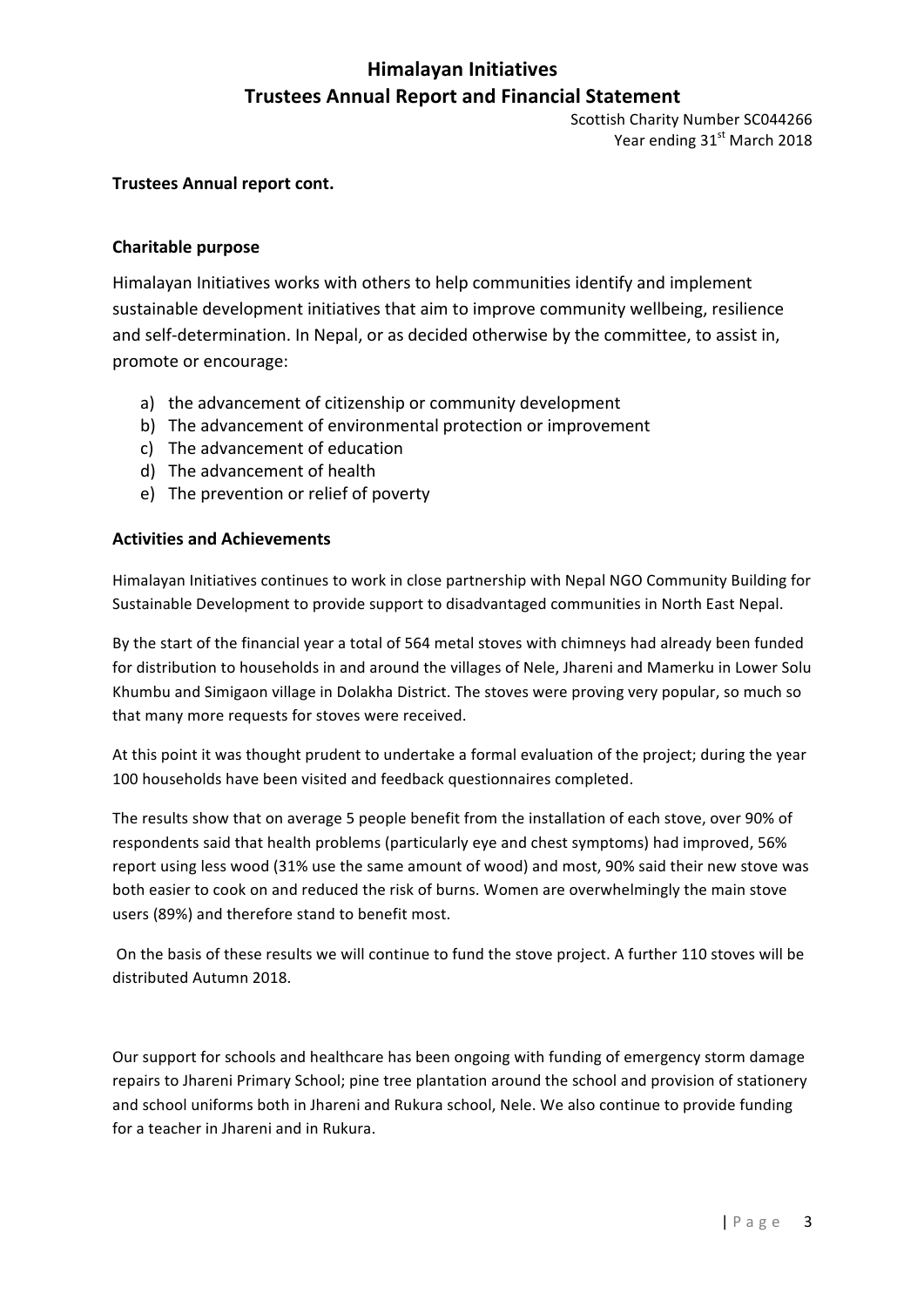Scottish Charity Number SC044266 Year ending 31<sup>st</sup> March 2018

#### **Trustees Annual report cont.**

Nele health post was provided with a replacement solar battery for the lighting system at the Birthing Centre which we had previously supplied.

Himalayan Initiatives seeks to facilitate local income generation. Following the success of previous fruit tree provision in Nele a further 200 peach trees have been provided - this is an early fruiting variety which means any excess fruit can be sold at a premium in the local market.

In seeking to support the local communities in their desire to develop sustainable tourism our annual Charity trek took place again this year with 7 participants (inc. 3 board members) trekking to Pikey Peak and then spending time in Nele and Jhareni. £ 2175 was raised in sponsorship and it was a great opportunity to meet and engage with local people. One participant stayed on in Nele for one month as a volunteer to assist the CBSD project officer (whom we continue to fund) with the Stove project evaluation questionnaires.

In March/April 2018 3 participants (inc. 2 board members) took part in our Everest Trail and Project Villages Charity Trek and were able to visit the remote village of Mammerku to consult with local people. As a result plans are underway to provide training in first aid (the village has no health post), bamboo furniture production and wild nettle cloth production. Wild nettle cloth production is a very traditional skill rooted in the local Rai culture. They are concerned that the skills are dying out and also know from villages nearby that there can be a lucrative market for the cloth. Training will take place in December 2018 and January 2019.

In addition to fundraising through our charity treks the board had a busy year with events including a Pancake Tea and a Ceilidh. Meanwhile we continue to benefit from the generosity of loyal supporters and donors, old and new for which we are immensely grateful.

Nepal is currently undergoing a period of rapid change as the Nepal Government pushes forward with development initiatives such as extensive road- building, hydroelectric projects and local government reform. We will be working closely with CBSD in the coming year to ensure our work remains targeted at those most in need while recognizing the importance of working in partnership with local government and being alert to the on going changes and their impact - both positive and negative.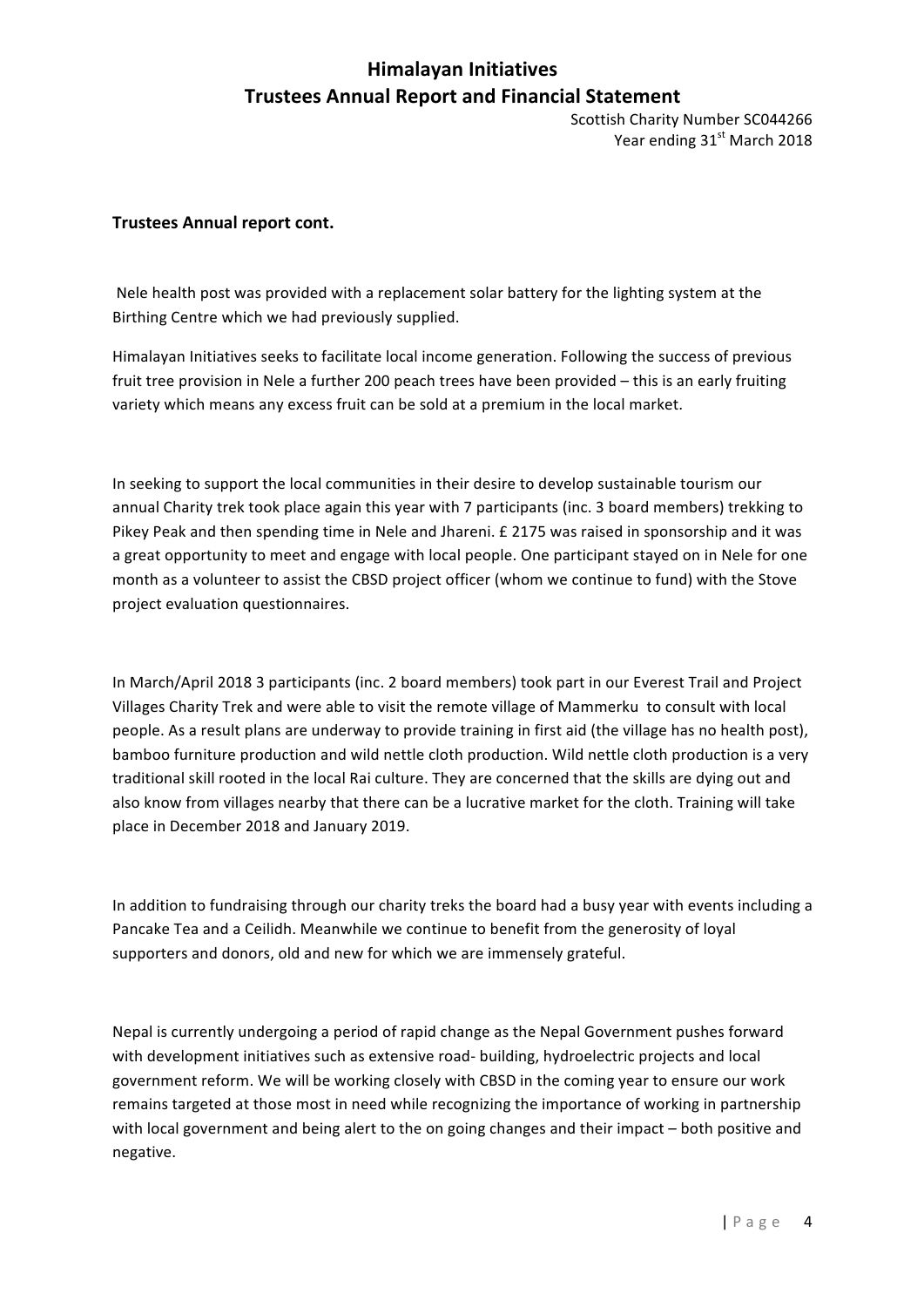Scottish Charity Number SC044266 Year ending 31<sup>st</sup> March 2018

#### **Financial Review**

In this financial year income exceeded expenditure by £5409 and the closing balance of  $£14,143$  means the charity is in a good position to continue its work.

#### **Restricted funds**

The restricted fund of  $£1,200$  at the start of the year was made up of  $£1,000$  for school uniforms and  $£200$  for a trek deposit. The  $£1000$  was spent on uniforms and the  $£200$  was transferred to general funds with the donor's permission and spent on charitable activities. During the year £370 of restricted funds have been received for the stove project.

#### **Reserve policy**

The trustees consider that the general unrestricted fund of £13,773 will be sufficient to allow them to continue to operate.

Approved by the board of Trustees on……………………………………………… and signed on its behalf

**………………………………………… Chairperson**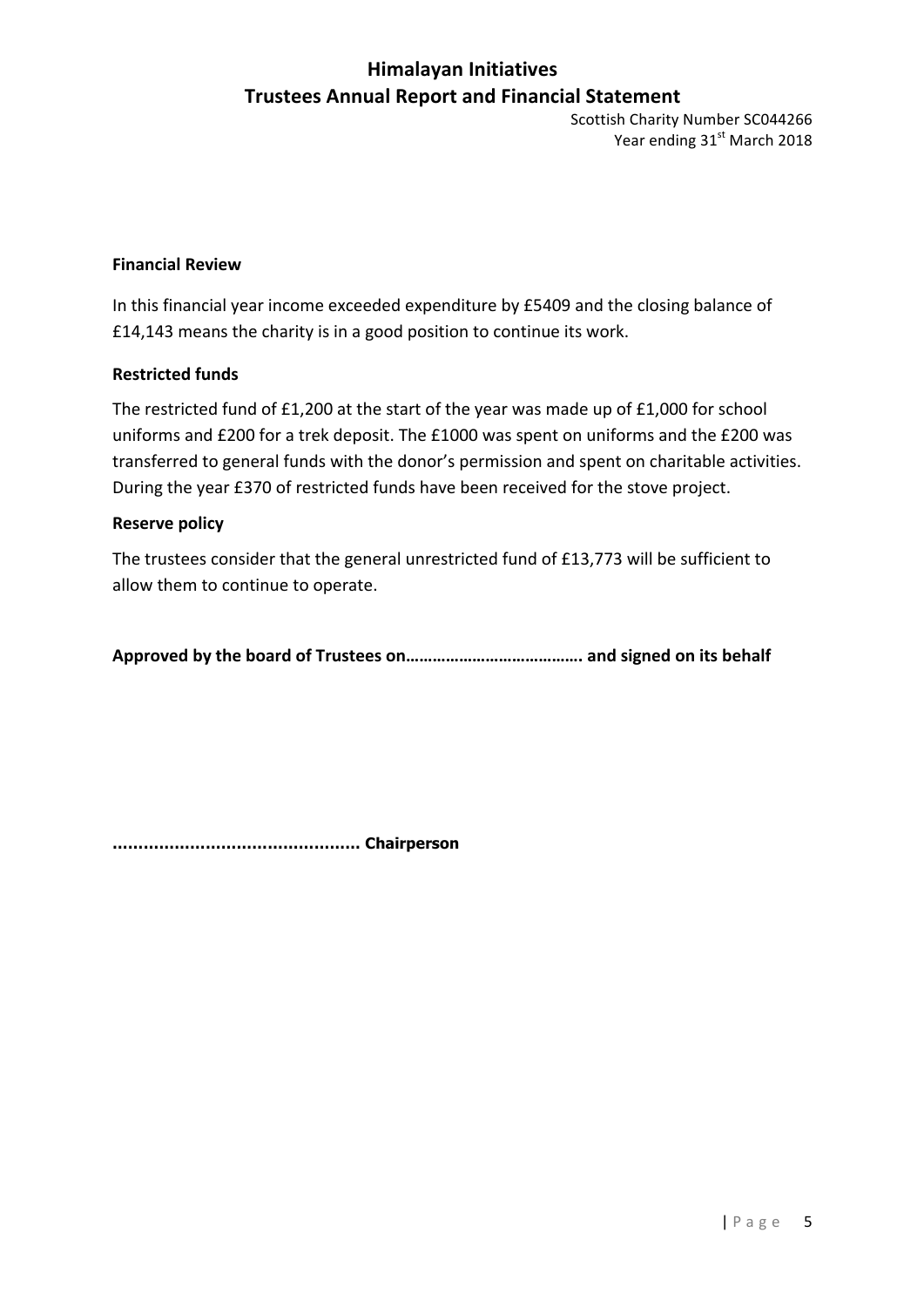Scottish Charity Number SC044266 Year ending 31<sup>st</sup> March 2018

#### **Receipts and Payments Account**

**Year ended 31st March 2018**

| <b>Receipts</b>       |        | <b>Unrestricted</b> | <b>Restricted</b> | <b>Totals</b><br>2018 | <b>Totals</b><br>2017 |
|-----------------------|--------|---------------------|-------------------|-----------------------|-----------------------|
| <b>Donations</b>      | note 1 | 5814                | 370               | 6184                  | 6078                  |
| Legacies              |        |                     |                   |                       |                       |
| Grants                |        |                     |                   |                       |                       |
| Fundraising           | note 2 | 3098                |                   | 3098                  | 250                   |
| Investment            |        |                     |                   |                       |                       |
|                       |        |                     |                   |                       |                       |
|                       |        |                     |                   |                       |                       |
|                       |        |                     |                   |                       |                       |
| <b>Total Receipts</b> |        | 8913                | 370               | 9283                  | 6,329                 |

| <b>Payments</b>                               | <b>Unrestricted</b> | <b>Restricted</b> | <b>Totals</b><br>2018 | <b>Totals</b><br>2017 |
|-----------------------------------------------|---------------------|-------------------|-----------------------|-----------------------|
| Fundraising                                   | 223                 |                   | 223                   |                       |
| <b>Gross Trading</b>                          | 0                   |                   |                       |                       |
| <b>Investment costs</b>                       | 0                   |                   | n                     |                       |
| Payments relating to charitable<br>activities | 1800                | 1200              | 3000                  | 28080                 |
| <b>Grants/Donations</b>                       |                     |                   |                       |                       |
| Other (bank charges)                          | 80                  |                   | 80                    | 85                    |
| Insurance                                     | 446                 |                   | 446                   | 413                   |
| Governance (Independent Exam)                 | 125                 |                   | 125                   | 87                    |
| <b>Total Expenditure</b>                      | 2674                | 1200              | 3874                  | 28665                 |
| <b>Net surplus/deficit</b>                    | 6239                | (830              | 5409                  | (22,336)              |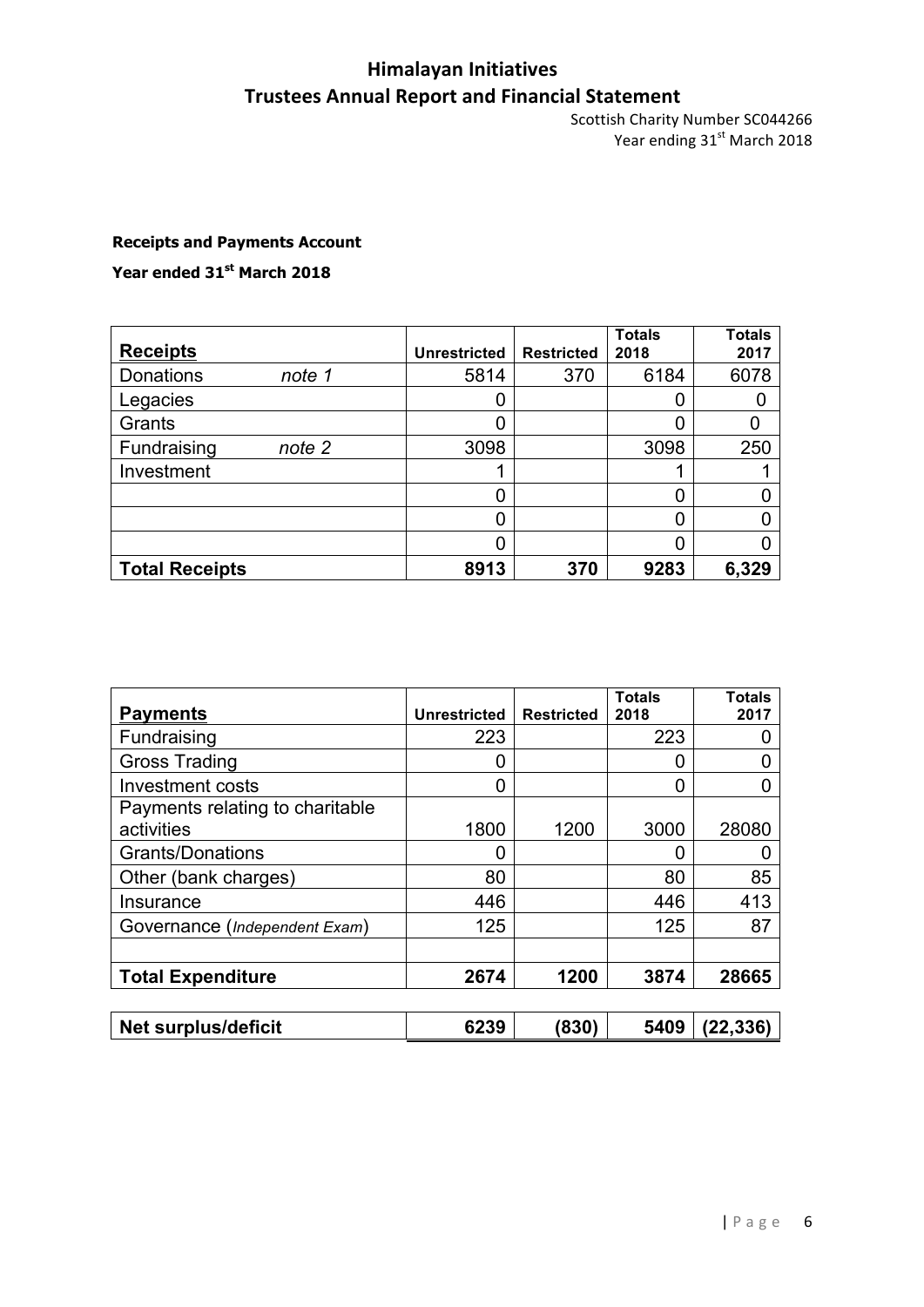Scottish Charity Number SC044266 Year ending 31<sup>st</sup> March 2018

#### **Statement of Balances as at 31st March 2018**

| <b>Statement of Balances</b> | <b>Unrestricted</b> | <b>Restricted</b> | <b>Totals</b><br>2018 | <b>Totals</b><br>2017 |
|------------------------------|---------------------|-------------------|-----------------------|-----------------------|
| Cash at bank at start        |                     |                   |                       |                       |
| of year                      | 7,534               | 1,200             | 8,734                 | 31,071                |
| Surplus/deficit for the      |                     |                   |                       |                       |
| vear                         | 6239                | (830)             | 5,409                 | (22, 336)             |
| <b>Total Receipts</b>        | 13773               | 370               | 14,143                | 8735                  |

#### **Liabilities**

Independent examination payment due Dec 2018 87.50

#### **Assets**

The organisation has funds underspent in Nepal which are designated for use in the coming year £412

#### **Notes to the accounts**

*Note 1* Donations have been received from a number of sources including:

Charity trek in Nepal Oct 2017 £2175

Ama Mundi donated profits from sales of Nepalese handicrafts £1155

Fundraising by "Hilltrek" £345

*Note* 2 The main fundraising events were a Pancake Tea and a Ceilidh

*Note* 3 No trustees have received remunerations in this financial year other than out of pocket expenses.

Approved by the board of Trustees on……………………………………………… and signed on its behalf

**…………………………………….. Treasurer**